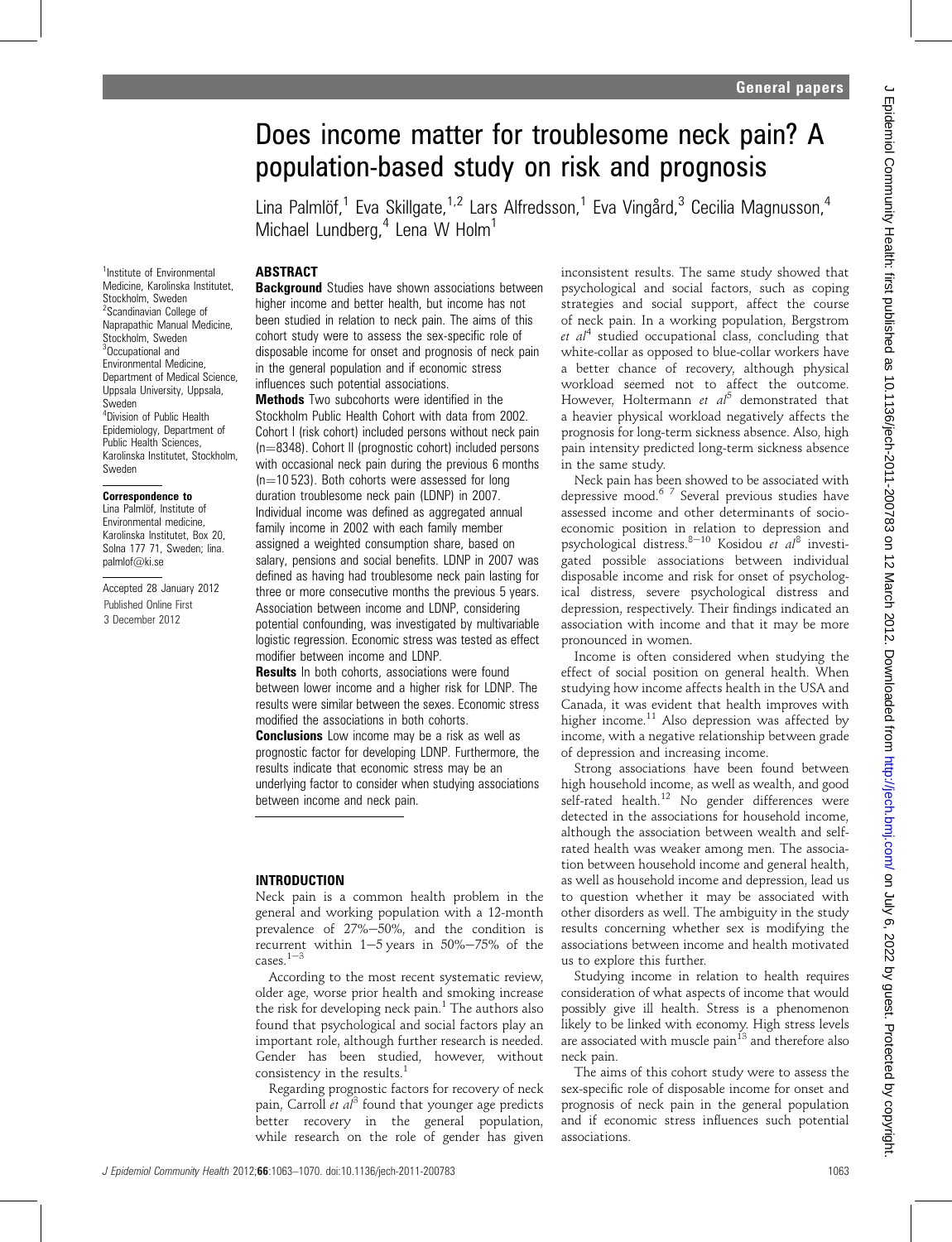## **METHODS**

#### Recruitment and participants

This longitudinal study is based on the Stockholm Public Health Cohort (SPHC) ( $n=23794$ ). The source population was residents 18-84 years old, living in Stockholm County, Sweden, an urban region including 24 municipalities with approximately 1.4 million inhabitants (2002). A sample of 50 067 residents were randomly selected after stratification for gender and residential area. Between October 29 2002 and March 22 2003, they were contacted with an extensive baseline questionnaire, with a maximum of three reminders. A follow-up questionnaire was sent between March 14 and August 15, 2007. Both questionnaires included, among others, questions regarding demographic and socioeconomic characteristics and physical and psychological health. Additional data, for example, disposable income and employment, were retrieved from Swedish national registers.<sup>14 15</sup>

Two subcohorts were identified based on the presence of neck pain at baseline in 2002-2003. For the assessment of risk for onset of long duration troublesome neck pain (LDNP), the cohort was based on individuals who reported no neck pain during the past 6 months ( $n=8348$ ) (cohort I, free from neck pain). For the assessment of prognosis of neck pain, the cohort

Figure 1 Flowchart of inclusion process for the study.

was based on adults with occasional neck pain, that is, those reporting that they have had neck pain up to a couple of days per month during the past 6 months  $(n=10523)$  (cohort II, occasional neck pain) (figure 1).

### **Definitions**

# Individual disposable income

Annual individual disposable income was calculated based on the aggregated annual household income in year 2002. All taxable income (wage earnings, complementary social allowances, pension), as well as final tax deductions, are taken into account in the household income. The household income was then individualised by multiplying it by the individual's assigned consumption weight and dividing it by the total consumption weight of the family members. The final individual disposable income are net values, given in Swedish kroner (SEK) (100 SEK are approximately  $\epsilon$ 10, 67).

The variable individual disposable income was grouped in quartiles,  $0-115299$  SEK ( $\varepsilon$ 0-12 302), 115 300-154 199 SEK  $(E12 303-16 453)$ , 154 200-207 499 SEK (€164 54-22 140) and  $\geq$ 207 500 SEK (€≥22 141). This categorisation was made for

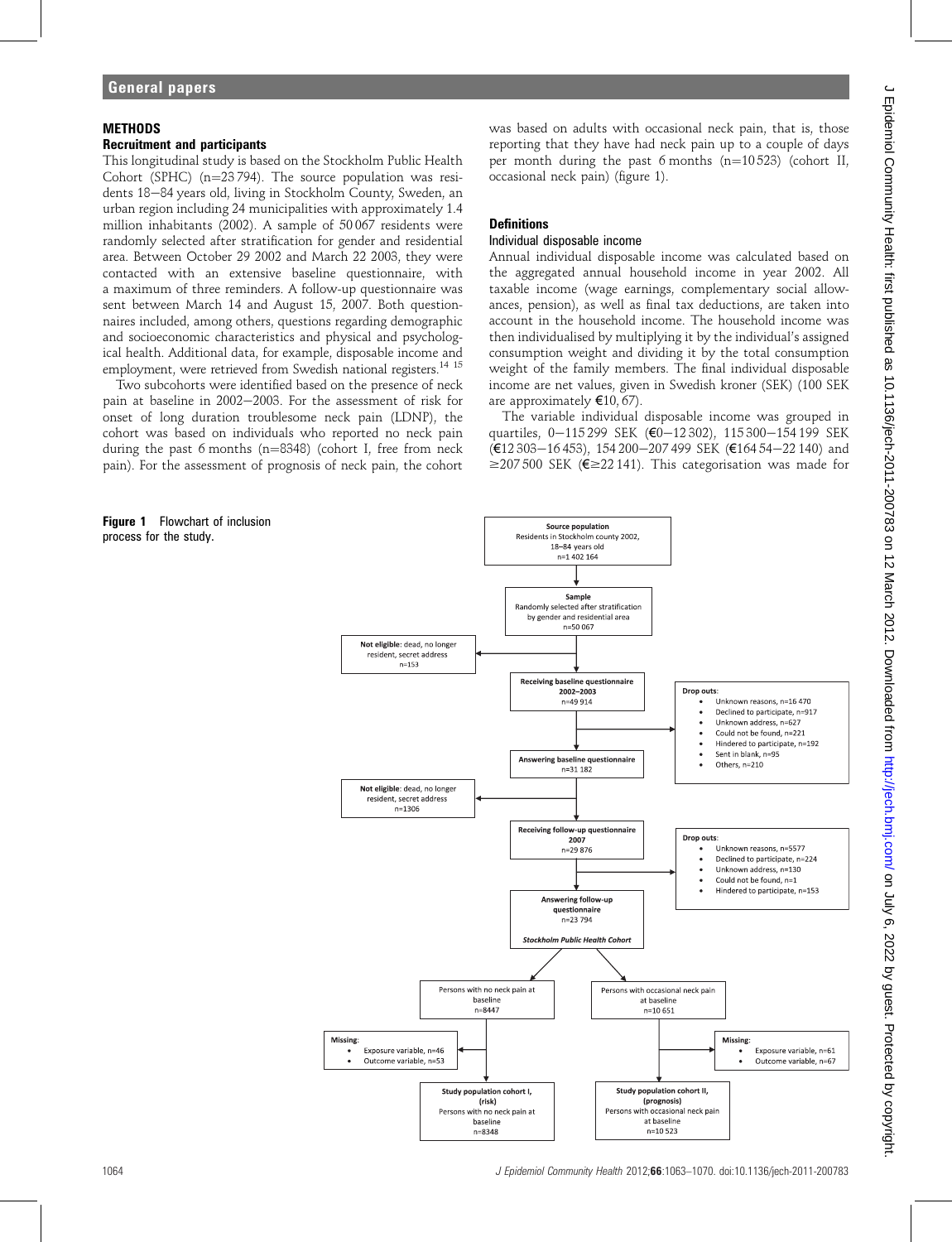| j<br>:<br>l             |
|-------------------------|
| í                       |
|                         |
|                         |
| į                       |
|                         |
|                         |
|                         |
|                         |
|                         |
|                         |
| is<br>Sis<br>$\ddot{ }$ |
|                         |
|                         |
|                         |
|                         |
|                         |
|                         |
|                         |
| j<br>ĭ<br>l             |
| r                       |
| Table                   |

| Table 1                                                       | ₹                     | Baseline characteristics in cohort I (no neck pain at baseline) |                         | per sex and income quartile (expressed in SEK) |                        |                                            |                                  |                                 |                    |
|---------------------------------------------------------------|-----------------------|-----------------------------------------------------------------|-------------------------|------------------------------------------------|------------------------|--------------------------------------------|----------------------------------|---------------------------------|--------------------|
|                                                               | $(n = 8348)$<br>n (%) | Men (n=4745)<br>$0 - 115299,$<br>n (%)                          | 115300-154199,<br>n (%) | 154 200 - 207 499,<br>$\mathbf{n}$ (%)         | $>207500$ ,<br>$n$ (%) | Women $(n=3603)$<br>$0 - 115299,$<br>n (%) | 115300-154199,<br>n (%)          | 154 200-207 499,<br>n (%)       | 2207500<br>$n$ (%) |
|                                                               |                       |                                                                 |                         |                                                |                        |                                            |                                  |                                 |                    |
| Total                                                         | 8348 (100)            | 986 (12)                                                        | 1088 (13                | 1176 (14)                                      | 1468 (18)              | 913(11)                                    | 950 (11)                         | 865 (10)                        | 856 (10)           |
| Age, mean (SD)                                                | 51(17)                | 47 (18)                                                         | 52 (17                  | 52 (15)                                        | 51 (14)                | 49 (20)                                    | 52 (18)                          | 50(15)                          | 52 (14)            |
| Education                                                     |                       |                                                                 |                         |                                                |                        |                                            |                                  |                                 |                    |
| Compulsory                                                    | 1282 (16)             | 223 (23)                                                        | 204 (19)                | 143 (12)                                       | 105(7)                 | 236 (26)                                   | 199(21)                          | 102(12)                         | 70 (8)             |
| Upper secondary                                               | 3256 (40)             | 430 (44)                                                        | 470 (44)                | 496 (42)                                       | 492 (34)               | 389 (43)                                   | 406 (43)                         | 329 (38)                        | 243 (29)           |
| Higher                                                        | 3708 (45)             | 321 (33)                                                        | 405 (38)                | 533 (46)                                       | 863 (59)               | 271 (30)                                   | 343 (36)                         | 431 (50)                        | 541 (63)           |
| Swedish born                                                  |                       |                                                                 |                         |                                                |                        |                                            |                                  |                                 |                    |
| ş                                                             | 011(12)               | 184 (19)                                                        | 123(11)                 | 117 (10)                                       | 103(7)                 | 161 (18)                                   | 115(12)                          | 107(12)                         | 75 (9)             |
| Yes                                                           | 7294 (88)             | 796 (81)                                                        | 959 (89                 | 1055 (90)                                      | 1361 (93)              | 738 (82)                                   | 830 (88)                         | 757 (88)                        | 778 (91)           |
| Alcohol consumption                                           |                       |                                                                 |                         |                                                |                        |                                            |                                  |                                 |                    |
| ş                                                             | (1101)(14)            | 169 (18)                                                        | 118(11)                 | 92 (8)                                         | 77(5)                  | 278 (32)                                   | 183 (20)                         | 107(13)                         | 64 (8)             |
| Low                                                           | 6076 (75)             | 700 (74)                                                        | 851 (81                 | 957 (83)                                       | 189 (82)               | 509 (59)                                   | 627 (69)                         | 615 (73)                        | 600 (72)           |
| Moderate                                                      | 734 (9)               | 53 (6)                                                          | 57(5)                   | 70 (6)                                         | 133 (9)                | 64 (7)                                     | 87 (10)                          | 108 (13)                        | (61) 091           |
| tigh<br>Ei                                                    | 188 (2)               | 27 (3)                                                          | 28 (3)                  | 29 (3)                                         | 47 (3)                 | 13(2)                                      | $\overline{c}$<br>$\overline{1}$ | $\overline{c}$<br>$\frac{1}{2}$ | 11(1)              |
| SEI (Socio-economic classification                            |                       |                                                                 |                         |                                                |                        |                                            |                                  |                                 |                    |
| Unskilled manual workers                                      | 1284(16)              | 241 (28)                                                        | 212 (21                 | 192 (17)                                       | 115(8)                 | 238 (30)                                   | 157 (17)                         | 89 (11)                         | 30 (4)             |
| Skilled manual workers                                        | 641 (8)               | 125(14)                                                         | 118 (12                 | 90 (8)                                         | 48 (3)                 | 98 (13)                                    | 73 (8)                           | 59 (7)                          | 23(3)              |
| Lower non-manual<br>workers                                   | 1159(15)              | 90 (10)                                                         | 117(12)                 | 122(11)                                        | 99(7)                  | 164 (21)                                   | 256 (28)                         | 184 (22)                        | 122(15)            |
| Intermediate non-manual<br>workers                            | 2075 (26)             | 145(17)                                                         | 238 (23)                | 302 (26)                                       | 401 (28)               | 157 (20)                                   | 262 (29)                         | 253 (31)                        | 307 (37)           |
| Higher non-manual<br>workers                                  | 2038 (26)             | 133(15)                                                         | 231 (23                 | 343 (30)                                       | 593 (42)               | 80 (10)                                    | 119 (13)                         | 217 (26)                        | 316 (38)           |
| Self-employed                                                 | 663 (8)               | 144 (16)                                                        | 104 (10                 | 93 (8)                                         | 171(12)                | 48 (6)                                     | 33 (4)                           | 28 (3)                          | 40 (5)             |
| Psychological distress (12-item General Health Questionnaire) |                       |                                                                 |                         |                                                |                        |                                            |                                  |                                 |                    |
| ⋛                                                             | 7174 (88)             | 837 (87)                                                        | 88) 676                 | 1053(91)                                       | (06) 0081              | 736 (83)                                   | 802 (86)                         | 733 (86)                        | 727 (86)           |
| Yes                                                           | 1015(12)              | 122(13)                                                         | 113(11)                 | 107 (9)                                        | 151(10)                | 154 (17)                                   | 127(14)                          | 119 (14)                        | 115(14)            |
|                                                               |                       |                                                                 |                         |                                                |                        |                                            |                                  |                                 |                    |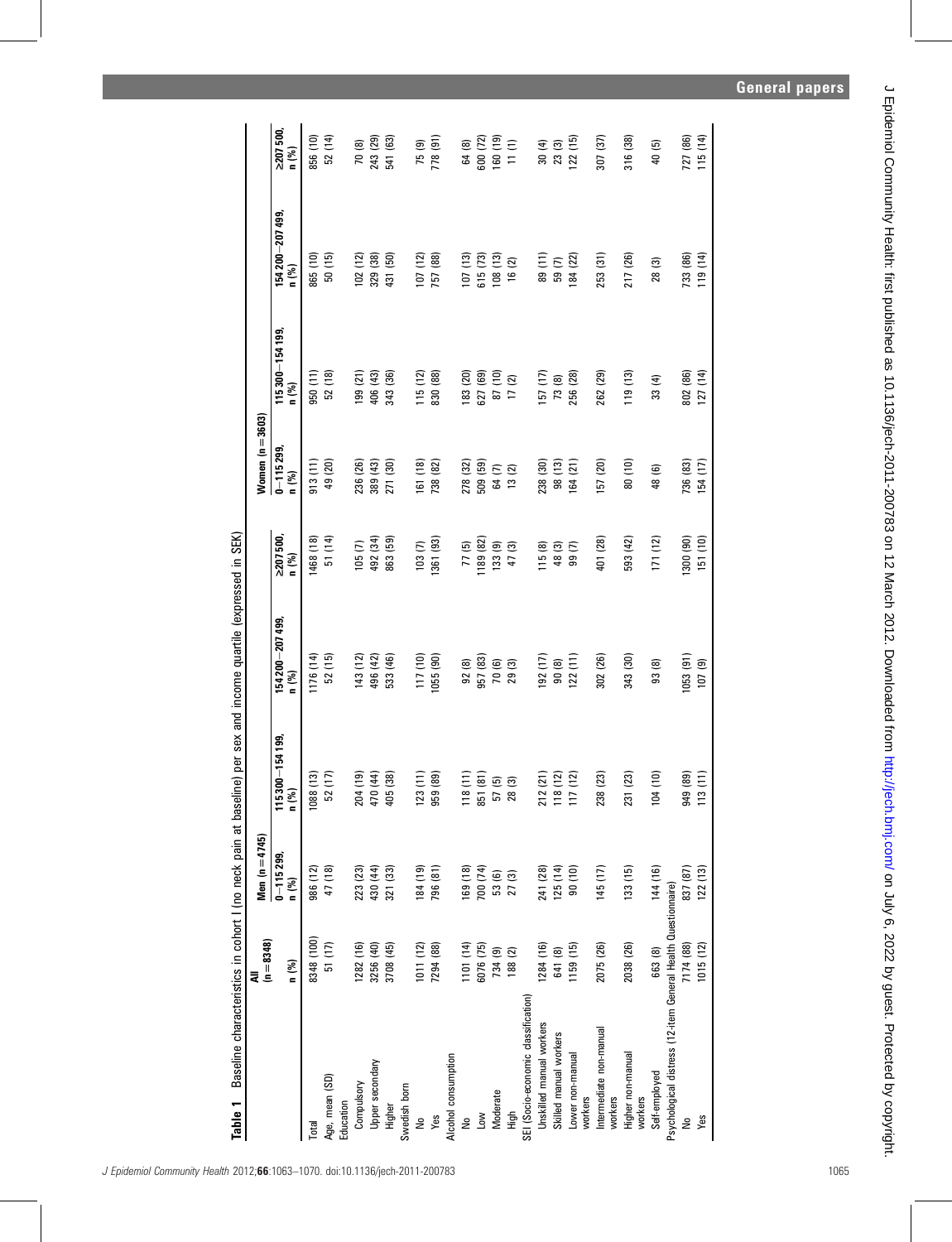the whole cohort ( $n=23974$ ), thus the distribution within the strata in our analytical samples (cohorts I and II) differ to some extent.

# **Outcomes**

The following operationalisation of LDNP was used: in 2007 having answered 'yes' to the following question: "During the past five year period, have you had neck pain that lasted at least three consecutive months that disturbed you considerably?"

The time frames for durations of neck pain are in accordance with the suggestions from the Bone and Joint Neck Pain Task Force.<sup>16</sup> In this study, we use the definition LDNP defined as bothersome neck pain that lasted 3 months or more. This was the outcome in both cohorts.

## Potential confounders and effect modifier

We used information from the survey in  $2002-2003$  when choosing potential confounders. The choice was guided by knowledge of risk and prognostic factors for neck pain.<sup>1-3 17</sup> We considered the following factors to potentially confound the association between disposable income and the outcome: immigrant status (born in or outside of Sweden), alcohol consumption (expressed in gram of 100% alcohol per day and categorised into no, low, moderate and high level of consumption), smoking (never, ever or current smoker), concurrent low back pain (during the past 6 months measured on a 5-level Likert scale ranging from 'never' to 'daily') and physical activity during leisure time (four categories from mainly sedentary activity with less than 2 h of light physical activity up to regular activity at least three times per week for at least 30 min sessions). We also tested for week hours of household work and physical occupational workload (measured on a 4-level Likert scale anchoring sedentary to heavy work). The baseline questionnaire contained some of the questions from the Job Content Questionnaire, concerning psychosocial occupational workload.<sup>18</sup> Of the available questions, we chose to test two: freedom to decide how the work shall be performed and freedom to decide what should be performed. Furthermore, we tested for levels of psychological distress (measured by the 12-item General Health Questionnaire).<sup>19</sup> A sum score of  $\geq$  3 (using the recommended standard 0-0-1-1 scoring on the four answering alternatives) was used to denote psychological stress.

Due to the potential presence of effect measure modification by economic stress on the association between income level and LDNP, we used the response to the following question to address this, "Did it during the previous 12 months happen that you ran out of salary/money and that you had to borrow from relatives and friends to be able to pay for food or rent?". Answering 'yes' to this question was defined as having been exposed to economic stress.

# Statistical analysis

We used multivariable logistic regression to assess the association between the exposure and the outcomes. We built four different models based on gender and the outcome. We determined the role of possible confounders for each of these models, by including the potential confounding factors, one at a time. If a factor changed the crude estimate by more than 10%, it was entered in the final model. All analyses were adjusted for age. When conducting confounding control, the exposure was dichotomised based on the median.

To test the effect modification of economic stress, we combined income level and economic stress in a dummy variable, where the reference group was set to those without economic stress and having an income corresponding to the second, third or fourth quartile  $(\geq 115\,300 \text{ SEK})$ . Due to risk of low power, we adjusted for sex instead of stratifying. Also included were the factors that were adjusted for in the main analysis.

Results are presented as crude and adjusted ORs with 95% CIs. Statistical analyses were run with SAS® statistical software system V.9.1 and STATA® statistical software system V.11.

# RESULTS

#### Individual disposable income and LDNP Cohort I (risk)

A description of the study participants who were free of neck pain in 2002 and included in cohort I is shown in table 1.

In table 2, the crude and adjusted sex-specific ORs are presented. Few factors were found to confound the association between level of income and onset of neck pain. In men, none of the factors tested confounded the association between income level and onset of neck pain, whereas in women, level of alcohol consumption slightly reduced the ORs across the income levels.

For men, the adjusted estimate showing the strongest association was found in the lowest income category (OR 1.8, 95% CI 1.1 to 2.8). Women in the lowest and second lowest category of income had an adjusted OR of 1.6 (95% CI 1.0 to 2.6) and 1.7 (95% CI 1.0 to 2.7), respectively. No difference in risk for LDNP could be seen in the second highest category of income compared with the highest.

# Cohort II (prognosis)

Table 3 presents a description of the study participants included in cohort II, that is, those who had reported occasional neck pain at baseline.

Table 4 presents the crude and adjusted sex-specific ORs of the association between income level and reporting at least one episode of LDNP during the follow-up period.

As in cohort I, few factors confounded the association between income level and LDNP. Adding age to the models did

Table 2 Association between individual disposable income and long duration troublesome neck pain in cohort I (no neck pain at baseline), presented with ORs

|                                                       |                     | Men $(n=4745)$                           |                                          | Women $(n=3603)$                                 |                                          |
|-------------------------------------------------------|---------------------|------------------------------------------|------------------------------------------|--------------------------------------------------|------------------------------------------|
| Individual disposable income<br>(Swedish kroner/year) | Cases/<br>non-cases | <b>Crude OR</b><br>$(95% \; \text{Cl})$  | Adjusted OR*<br>$(95% \text{ CI})$       | <b>Crude OR</b><br>$(95% \text{ CI})$            | <b>Adjusted OR+</b><br>(95% CI)          |
| $\geq$ 207 500 (ref)                                  | 66/2252             |                                          |                                          |                                                  |                                          |
| 154 200 - 207 499                                     | 59/1968             | $1.0$ (0.6 to 1.7)                       | $1.0$ (0.6 to 1.7)                       | $1.0$ (0.6 to $1.8$ )                            | $1.0$ (0.6 to 1.7)                       |
| 115 300 - 154 199<br>$0 - 115299$                     | 91/1930<br>105/1780 | $1.3$ (0.8 to 2.0)<br>$1.8$ (1.1 to 2.7) | $1.3$ (0.8 to 2.0)<br>$1.8$ (1.1 to 2.8) | $1.9(1.2 \text{ to } 3.0)$<br>$2.0$ (1.2 to 3.1) | 1.7 $(1.0 to 2.7)$<br>1.6 $(1.0 to 2.6)$ |

\*Adjusted for age.

+Adjusted for age and alcohol consumption.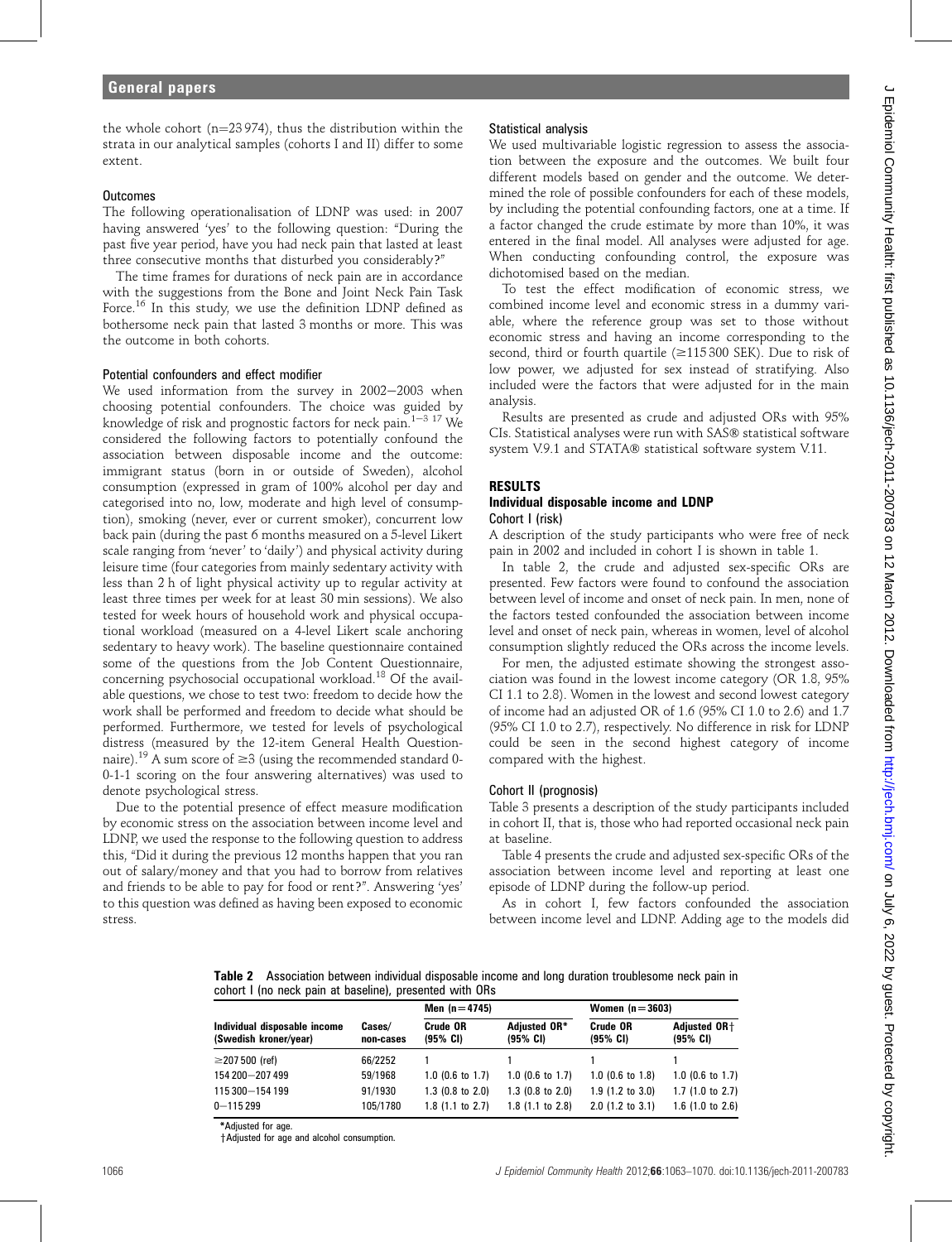| ï             |  |
|---------------|--|
| ֕             |  |
|               |  |
|               |  |
|               |  |
|               |  |
|               |  |
|               |  |
| j             |  |
|               |  |
|               |  |
|               |  |
|               |  |
|               |  |
|               |  |
|               |  |
|               |  |
|               |  |
|               |  |
|               |  |
|               |  |
|               |  |
|               |  |
|               |  |
|               |  |
|               |  |
|               |  |
| í             |  |
|               |  |
| i             |  |
|               |  |
|               |  |
|               |  |
|               |  |
|               |  |
|               |  |
|               |  |
|               |  |
|               |  |
|               |  |
|               |  |
| l             |  |
|               |  |
| $\frac{1}{2}$ |  |
| 虛<br>I        |  |

|                                                               | $(n = 10523)$<br>Total          | Men (n=4244)           |                                  |                           |                      | Women (n = 6279)        |                         |                             |                      |
|---------------------------------------------------------------|---------------------------------|------------------------|----------------------------------|---------------------------|----------------------|-------------------------|-------------------------|-----------------------------|----------------------|
|                                                               | n (%)                           | $0 - 115299,$<br>n (%) | 115 300 - 154 199,<br>n (%)      | 154 200-207 499,<br>n (%) | $>207500$ ,<br>n (%) | $0 - 115299$<br>$n$ (%) | 115300-154199,<br>n (%) | 154 200 - 207 499,<br>n (%) | $>207500$ ,<br>n (%) |
|                                                               | 10523 (100)                     | 1024(10)               |                                  | (10) 1901                 | 1116(11)             | 1796 (17)               | 1605 (15)               | 1510 (14)                   | 1336 (13)            |
| Age, mean (SD)                                                | 46 (16)                         | 44 (17)                | $1008(10)$<br>$47(16)$           | 47 (15)                   | 48 (14)              | 42 (17)                 | 46 (17)                 | 46 (15)                     | 48 (13)              |
| Education                                                     |                                 |                        |                                  |                           |                      |                         |                         |                             |                      |
| Compulsory                                                    | 1506 (15)                       | 227 (23)               |                                  | 157(15)                   | 89 (8)               | 330 (19)                | 249 (16)                | 179 (12)                    | 90(7)                |
| Upper secondary                                               | 4558 (44)                       | (6b) 884               |                                  | 518 (49)                  | 404 (36)             | 828 (47)                | 767 (48)                | 653 (43)                    | 401 (30)             |
| Higher                                                        | 4344 (42)                       | 292 (29)               | 185 (19)<br>499 (50)<br>314 (32) | 390 (37)                  | 620 (56)             | 622 (35)                | $\overline{137}$<br>586 | 676 (45)                    | 843 (63)             |
| Swedish born                                                  |                                 |                        |                                  |                           |                      |                         |                         |                             |                      |
| å                                                             | 1706 (16)                       | 271 (27)               |                                  | 125(12)                   | 131(12)              | 427 (24)                | 242 (15)                | 178 (12)                    | 140 (11)             |
| Yes                                                           | 8754 (84)                       | 749 (73)               | 157 (16)<br>845 (84)             | 937 (88)                  | 981 (88)             | 1350 (76)               | 1353 (85)               | 1325 (88)                   | (188 (90)            |
| Alcohol consumption                                           |                                 |                        |                                  |                           |                      |                         |                         |                             |                      |
| ş                                                             | 1321 (13)                       | 155 (16)               | 95 (10)                          | 73(7)                     | 59 (5)               | 435 (25)                | 256 (17)                | 158(11)                     | 77 (6)               |
| <b>No7</b>                                                    | 7499 (74)                       | 711 (73)               | 774 (79)                         | 855 (83)                  | 905 (83)             | 100(64)                 | (07) 8/01               | 1088 (74)                   | 956 (73)             |
| Moderate                                                      | 1133(11)                        | 68 (7)                 | 76 (8)                           | 73(7)                     | 94 (9)               | 157 (9)                 | 199 (13)                | 205 (14)                    | 255 (19)             |
| tight<br>Ei                                                   | $\widehat{\mathfrak{Q}}$<br>233 | 38 (4)                 | 30(3)                            | 36 (4)                    | 34 (3)               | 21(1)                   | 18(1)                   | 26 (2)                      | 28 (2)               |
| SEI (Socio-economic classification)                           |                                 |                        |                                  |                           |                      |                         |                         |                             |                      |
| Unskilled manual workers                                      | (61) 6981                       | 270 (29)               |                                  | 206 (20)                  | 93 (9)               | 462 (29)                | 308 (20)                | 191(13)                     | 68(5)                |
| Skilled manual workers                                        | $(11)$ 5601                     | 150 (16)               | 254 (26)<br>133 (14)<br>118 (12) | 131(13)                   | 55 (5)               | 278 (17)                | 194 (13)                | 114 (8)                     | 31(2)                |
| Lower non-manual<br>workers                                   | 1585 (16)                       | 97(11)                 |                                  | 113(11)                   | 86 (8)               | 300 (19)                | 342 (22)                | 321 (22)                    | 200(15)              |
| Intermediate non-manual<br>workers                            | 2689 (27)                       | 150 (16)               | 222 (23)                         | 258 (25)                  | 322 (29)             | 331 (20)                | 434 (28)                | 496 (34)                    | 460 (35)             |
| Higher non-manual<br>workers                                  | 2071 (21)                       | 99 (11)                | 157 (16)                         | 249 (24)                  | 445 (41)             | 141 (9)                 | 190 (12)                | 292 (20)                    | 492 (38)             |
| Self-employed                                                 | 682 (7)                         | 155(17)                | 82 (9)                           | 80 (8)                    | 93 (9)               | 107(7)                  | 61 (4)                  | 50(3)                       | 52 (4)               |
| Psychological distress (12-item General Health Questionnaire) |                                 |                        |                                  |                           |                      |                         |                         |                             |                      |
| ş                                                             | 8038 (77)                       | 776 (77)               | 800 (80)                         | 877 (83)                  | 913 (82)             | 1250 (70)               | 1194 (75)               | 1158 (77)                   | 1029 (78)            |
| Yes                                                           | 2411 (23)                       | 236 (23)               | 201 (20)                         | 182 (17)                  | 200 (18)             | 531 (30)                | 401 (25)                | 341 (23)                    | 299 (23)             |
|                                                               |                                 |                        |                                  |                           |                      |                         |                         |                             |                      |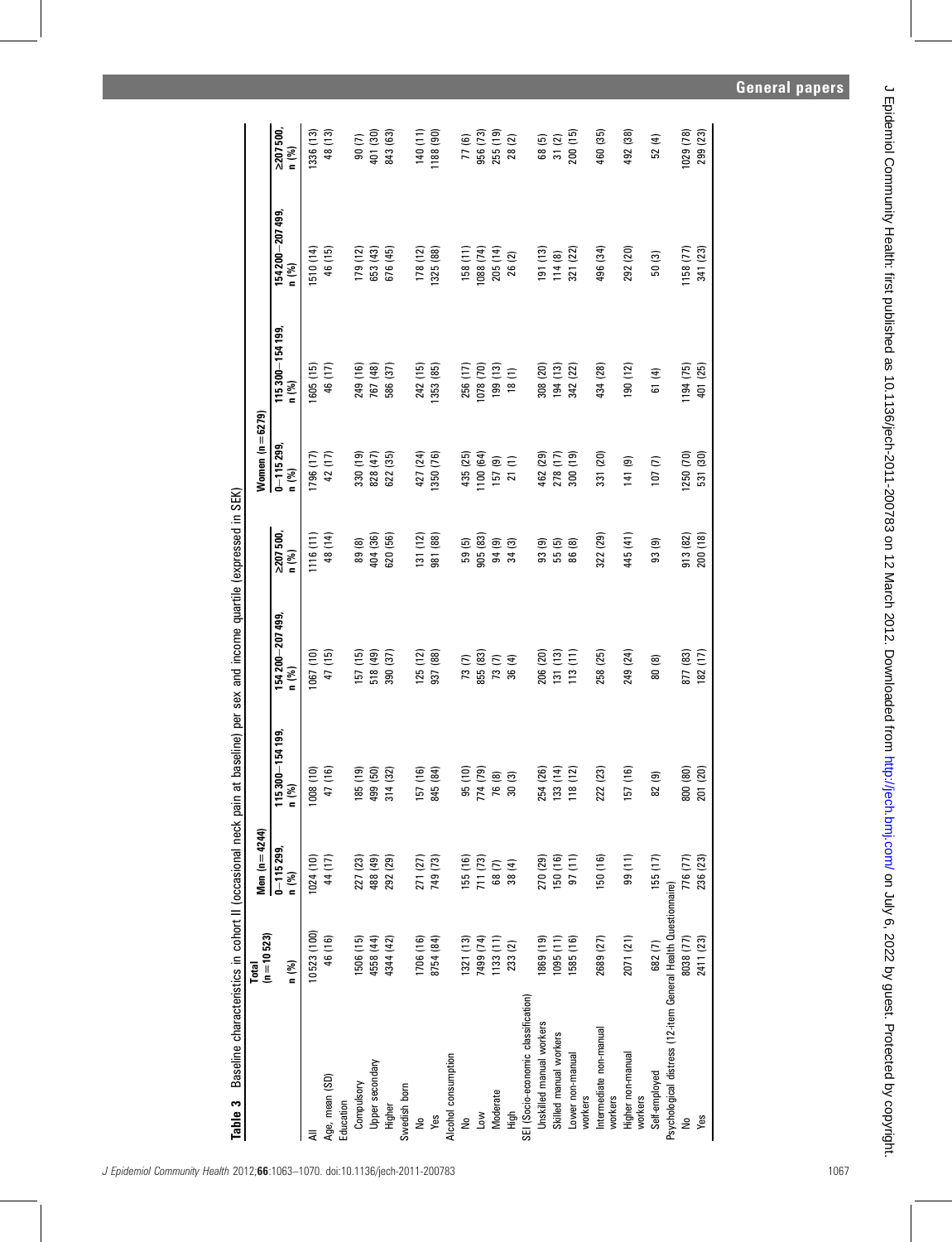| Table 4 Association between individual disposable income and long duration troublesome neck pain in |  |  |  |  |
|-----------------------------------------------------------------------------------------------------|--|--|--|--|
| cohort II (occasional neck pain at baseline), presented with ORs                                    |  |  |  |  |
|                                                                                                     |  |  |  |  |

|                                                       |                     | Men $(n=4244)$                        |                                      | Women $(n=6279)$                |                                 |
|-------------------------------------------------------|---------------------|---------------------------------------|--------------------------------------|---------------------------------|---------------------------------|
| Individual disposable income<br>(Swedish kroner/year) | Cases/<br>non-cases | <b>Crude OR</b><br>$(95% \text{ CI})$ | Adjusted OR*<br>$(95% \; \text{CI})$ | Crude OR<br>$(95\% \text{ Cl})$ | <b>Adjusted OR+</b><br>(95% CI) |
| $\geq$ 207 500 (ref)                                  | 229/2209            |                                       |                                      |                                 |                                 |
| 154 200 - 207 499                                     | 261/2301            | $1.0$ (0.8 to 1.4)                    | $1.0$ (0.8 to 1.4)                   | 1.1 $(0.9 \text{ to } 1.4)$     | 1.1 $(0.9 \text{ to } 1.4)$     |
| 115 300 - 154 199                                     | 292/2311            | 1.2 $(1.0 \text{ to } 1.7)$           | $1.2$ (0.9 to $1.6$ )                | 1.2 $(1.0 \text{ to } 1.5)$     | 1.2 $(1.0 \text{ to } 1.5)$     |
| $0 - 115299$                                          | 372/2420            | 1.6 $(1.2$ to $2.1)$                  | 1.6 $(1.2$ to $2.1)$                 | $1.4$ (1.1 to 1.8)              | $1.3(1.0 \text{ to } 1.6)$      |

\*Adjusted for age.

+Adjusted for age and immigrant status.

not change the estimates. In women, adding immigrant status slightly attenuated the associations. In men, no factors were found to confound the associations.

The strongest associations were found in the lowest category of income, with an adjusted OR of 1.6 (95% CI 1.2 to 2.1) for men and 1.3 (95% CI 1.1 to 1.6) for women. In the higher categories of income, no associations were found.

## Analysis of effect measure modification

The results of the effect measure analyses with income and economic stress as combined exposure are shown in table 5.

# Cohort I

The results showed a weak association in those with only one of the exposures present. Low income without economic stress gave an OR of 1.3 (95% CI 1.0 to 1.7). For those who had experienced economic stress but did not belong to the lowest quartile of income, the corresponding OR was 1.2 (95% CI 0.7 to 2.1). Having both exposures, however, was associated with a twofold increase in the odds of getting LDNP (OR 2.0, 95% CI 1.3 to 3.2). This slightly exceeds the combined increase of the odds in those with either of the exposures present, thus indicating that the two factors interact in the development of LDNP.

## Cohort II

Similar to the results in cohort I, those with economic stress not belonging to the lowest quartile of income had slightly increased odds of having LDNP compared with the reference group (OR 1.3, 95% CI 1.0 to 1.6). OR for those with low income and without economic stress was 1.1 (95% CI 0.9 to 1.3), while those with both exposures present had an OR of 1.8 (95% CI 1.4 to 2.2) of getting LDNP compared with the reference group. Also in this cohort, the odds of those with both exposures present slightly exceed the combined increase of the odds in those with either of the exposures present.

# **DISCUSSION**

In studying the association between level of disposable income and LDNP, we found that those in the lowest income category seems to have a higher risk of getting LDNP, regardless if they were free from neck pain or if they had occasional neck pain at baseline. The associations could not be explained by factors concerning lifestyle or occupational physical or psychosocial strain.

The results from both cohorts indicated that the individual disposable income and economic stress might interact regarding risk of LDNP.

There are several different ways of defining income in studies on its relation to health. Three frequently used definitions are individual income, household income and wealth. In a study by Martikainen et al,<sup>20</sup> household income and wealth gave more consistent results when adjusting for pre-existing health, sociodemographic factors and other measures of social position. These results support our choice of exposure, which is calculated from household income and not solely based on individual income.

When studying a possible association between income and health, it is necessary to consider the different aspects within the concept of income and economy. In a country like Sweden, with a variety of publically provided services and a welfare system that is considered to have a high standard, the concept of poverty does not exist in the meaning of not having access to food, water and healthcare. However, according to Marmot, $^{11}$ there is another aspect of poverty which can be seen in developed countries that can still affect health, namely possibilities for social participation. Considering poverty in this meaning includes not being able to take your family for a vacation or conducting a certain leisure time activity. This form of poverty may have an effect on our results, as it is probably a part of the concept of economic stress as defined in this study.

It seems that the association between income and neck pain is not only due to the possibilities to consume goods or services. Since economic stress was present even in those with higher income and those also had a higher odds for LDNP compared with those without economic stress, conjecturally the effect of individual disposable income on the risk of getting LDNP, as seen in this study, is somewhat due to the stress of not being able to manage your economy irrespective of income level.

Table 5 Associations between different combinations of exposures (income and economic stress) and long duration troublesome neck pain, presented with ORs

| <b>Combination of exposures</b>                     | Cohort I, no neck pain at<br>baseline<br>Adjusted OR* (95% CI) | <b>Cohort II, occasional neck</b><br>pain at baseline<br>Adjusted $OR$ $\uparrow$ (95% CI) |
|-----------------------------------------------------|----------------------------------------------------------------|--------------------------------------------------------------------------------------------|
| Income quartile $2-4$ , no economic<br>stress (ref) |                                                                |                                                                                            |
| Income quartile $2-4$ , economic stress             | 1.2 $(0.7 \text{ to } 2.1)$                                    | 1.3 $(1.0 \text{ to } 1.6)$                                                                |
| Income quartile 1, no economic stress               | 1.3 $(1.0 \text{ to } 1.7)$                                    | 1.1 $(1.0 \text{ to } 1.3)$                                                                |
| Income quartile 1, economic stress                  | $2.0$ (1.3 to 3.2)                                             | 1.8 $(1.4$ to 2.2)                                                                         |

\*Adjusted for age, sex and alcohol consumption.

+Adjusted for age, sex and immigrant status.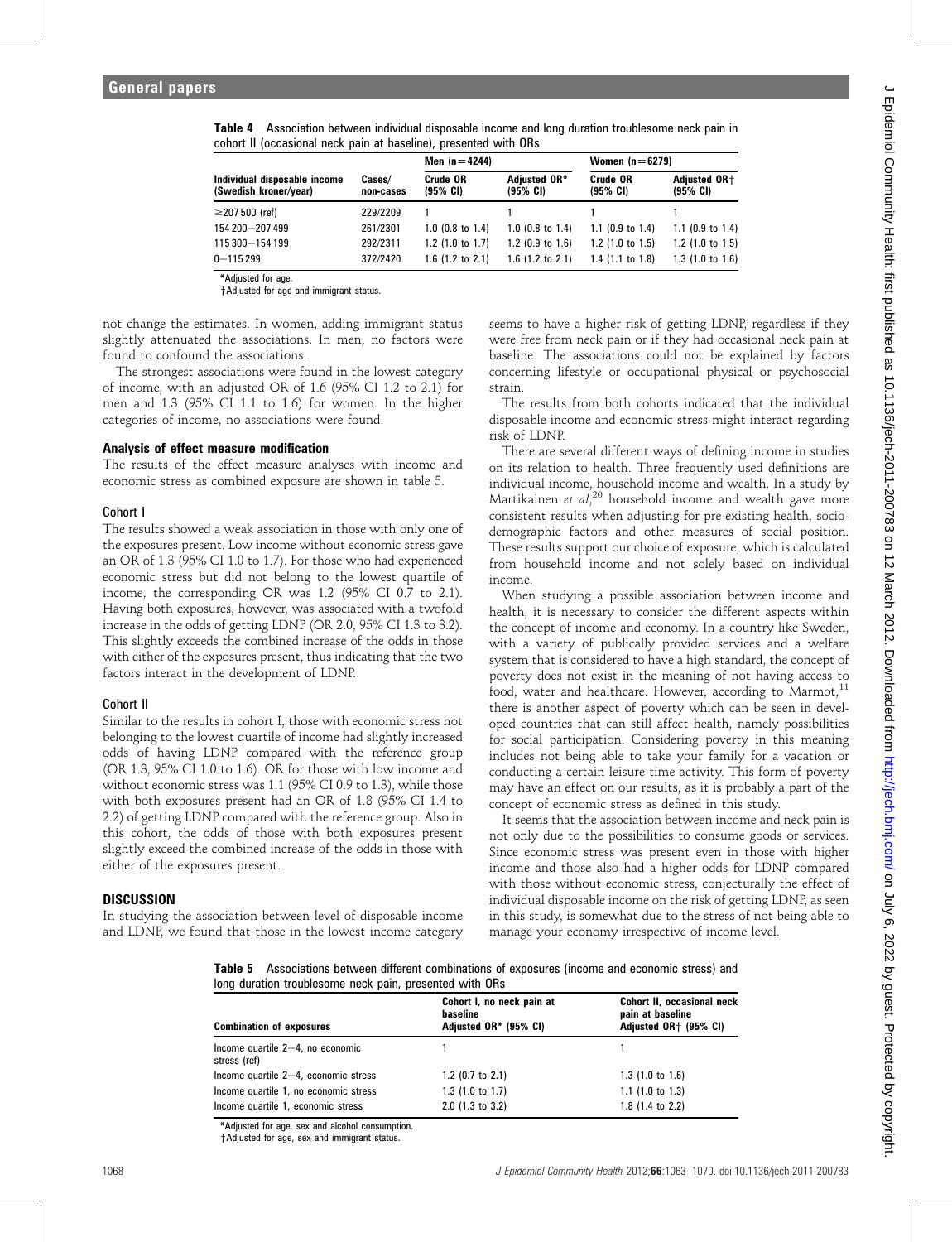Social factors are known risk factors for neck pain, $<sup>1</sup>$  and</sup> potentially the results from this study are effects of the same phenomenon, that is, that the lower possibility of social participation due to income gives a higher risk for LDNP. Another suggestive explanation is that the physiological stress reaction per se gives the increased risk for LDNP. Long-term stress is believed to affect muscles through several potential mechanisms, resulting in pain.<sup>13</sup>

Sweden is a country with many registers of high quality. The registers of income, social benefits and pensions, used in the present study, are related to the tax system and can therefore be expected to be among the most accurate. Individual disposable income, as defined in this study, is well defined and based on register information. This entails accuracy in measurement, which is very high, resulting in a risk of exposure misclassification that is negligible. However, the risk of specifying the exposure improperly is somewhat increased by the fact that the categorisation of income was made in quartiles, not taking any real-life threshold values of economic decency or wealth into account.

The data from the SPHC is rich and contains information on a wide variety of domains. This enables an extensive analysis of confounding which vouches for high internal validity, although we cannot rule out unmeasured or residual confounding.

There was a loss to follow-up of 20% in this study. According to Pizzi et al, the possible bias introduced to the exposuredisease associations in a study due to restricted sample, such as a cohort study, is only weak.<sup>21</sup> And for selection bias to affect our results, neck pain would have to affect loss to follow-up differently in the exposed and unexposed.<sup>22</sup> Hence, we find it unlikely that selection bias would have distorted our results other than to a minor extent.

In the present study, we considered work exposures to be potential confounders, but they turned out not to confound the associations significantly. However, we cannot rule out the possibility of misclassification of psychosocial and physical work exposure. Another possible explanation to why they were not confounding the associations may be that these factors are not necessarily associated with the levels of disposable income, as defined in our study. We chose not to include education and occupational class as potential confounders due to the risk of over adjusting. Furthermore, a discrepancy in the ability of the participants to recall episodes of neck pain during the previous 5 years may create misclassification of outcome in the study. It

# What is already known on this subject

We know that low income is associated with ill health. We also know that psychosocial factors play an important role in the risk for onset of, as well as the course of, neck pain.

# What this study adds

This study shows an association between income and neck pain specifically. Our findings also suggest that economic stress might be a factor to consider in such associations. These findings support the biopsychosocial model for assessing risk and prognostic factors for neck pain in the general population.

would then be likely that they forgot an episode of neck pain thus under-reporting the outcome. However, this possible bias is most likely to be non-differential, occurring to the same extent across income levels.

Another limitation is that changes in income between 2003 and 2007 have not been taken in to account in this study. Some possible explanations to a change of income, such as unemployment or increased salary, are likely to happen in all categories of income and would probably not change the results considerably.

To the best of our knowledge, this is the first study to assess the association between income level and an episode of LDNP. Our findings indicate that low income may be a risk factor, as well as a prognostic factor, for developing LDNP. Furthermore, our results indicate that economic stress may be an underlying factor to consider when studying associations between income and neck pain. Before strong conclusions can be drawn about strengths of such associations, future studies have to address this issue. It would be especially interesting to investigate this in populations with other types of spinal pain and also other types of income levels and social security system.

**Contributors** All authors contributed to the design of the study and interpreted data. ML and LP made the statistical analyses. LP wrote the first version of the manuscript. All authors critically revised different versions of the manuscript. All authors read the final version of the manuscript.

Funding The Stockholm Public Health Cohort was financed by Stockholm County Council. The study was supported by grants from the Swedish Council for Working Life and Social Research. The salary for LP was provided by the Doctoral School in Health Care Sciences at Karolinska Institutet, Stockholm, Sweden.

#### Competing interests None.

**Ethics approval** Ethics approval was provided by Regional Committee on Ethics at Karolinska Institutet.

Provenance and peer review Not commissioned; externally peer reviewed.

## REFERENCES

- Hogg-Johnson S, van der Velde G, Carroll LJ, et al. The burden and determinants of neck pain in the general population: results of the Bone and Joint Decade 2000-2010 Task Force on neck pain and its associated disorders. Spine (Phila Pa 1976) 2008:33:S39-51.
- 2. Cote P, van der Velde G, Cassidy JD, et al. The burden and determinants of neck pain in workers: results of the Bone and Joint Decade 2000-2010 Task Force on neck pain and its associated disorders. Spine (Phila Pa 1976) 2008;33(Suppl 4):  $S60 - 74.$
- 3. **Carroll LJ,** Hogg-Johnson S, van der Velde G, et al. Course and prognostic factors for neck pain in the general population: results of the Bone and Joint Decade 2000-2010 Task Force on neck pain and its associated disorders. Spine (Phila Pa 1976) 2008:33:S75-82.
- 4. **Bergstrom G,** Bodin L, Bertilsson H, et al. Risk factors for new episodes of sick leave due to neck or back pain in a working population. A prospective study with an 18 month and a three-year follow-up. Occup Environ Med 2007;64:279-87.
- 5. Holtermann A, Hansen JV, Burr H, et al. Prognostic factors for long-term sickness absence among employees with neck-shoulder and low-back pain. Scand J Work Environ Health  $2010; 36:34-41$ .
- 6. **Carroll LJ,** Cassidy JD, Côté P. Depression as a risk factor for onset of an episode of troublesome neck and low back pain. Pain  $2004; 107:134-9$ .
- 7. Leijon 0, Wahlström J, Mulder M. Prevalence of self-reported neck-shoulder-arm pain and concurrent low back pain or psychological distress: time-trends in a general population, 1990-2006. Spine (Phila Pa 1976) 2009;34:1863-8.
- 8. Kosidou K, Dalman C, Lundberg M, et al. Socioeconomic status and risk of psychological distress and depression in the Stockholm Public Health Cohort: a population-based study. J Affect Disord 2011;134:160-7.
- 9. **Andersen I,** Thielen K, Nygaard E, et al. Social inequality in the prevalence of depressive disorders. J Epidemiol Community Health 2009;63:575-81.
- 10. **Johnson JG,** Cohen P, Dohrenwend BP, et al. A longitudinal investigation of social causation and social selection processes involved in the association between socioeconomic status and psychiatric disorders. J Abnorm Psychol 1999;108:490-9.
- 11. **Marmot M.** The influence of income on health: views of an epidemiologist. Health Aff (Millwood) 2002;21:31-46.
- 12. **Aittomäki A,** Martikainen P, Laaksonen M, et al. The associations of household wealth and income with self-rated health-a study on economic advantage in middleaged Finnish men and women. Soc Sci Med 2010;71:1018-26.